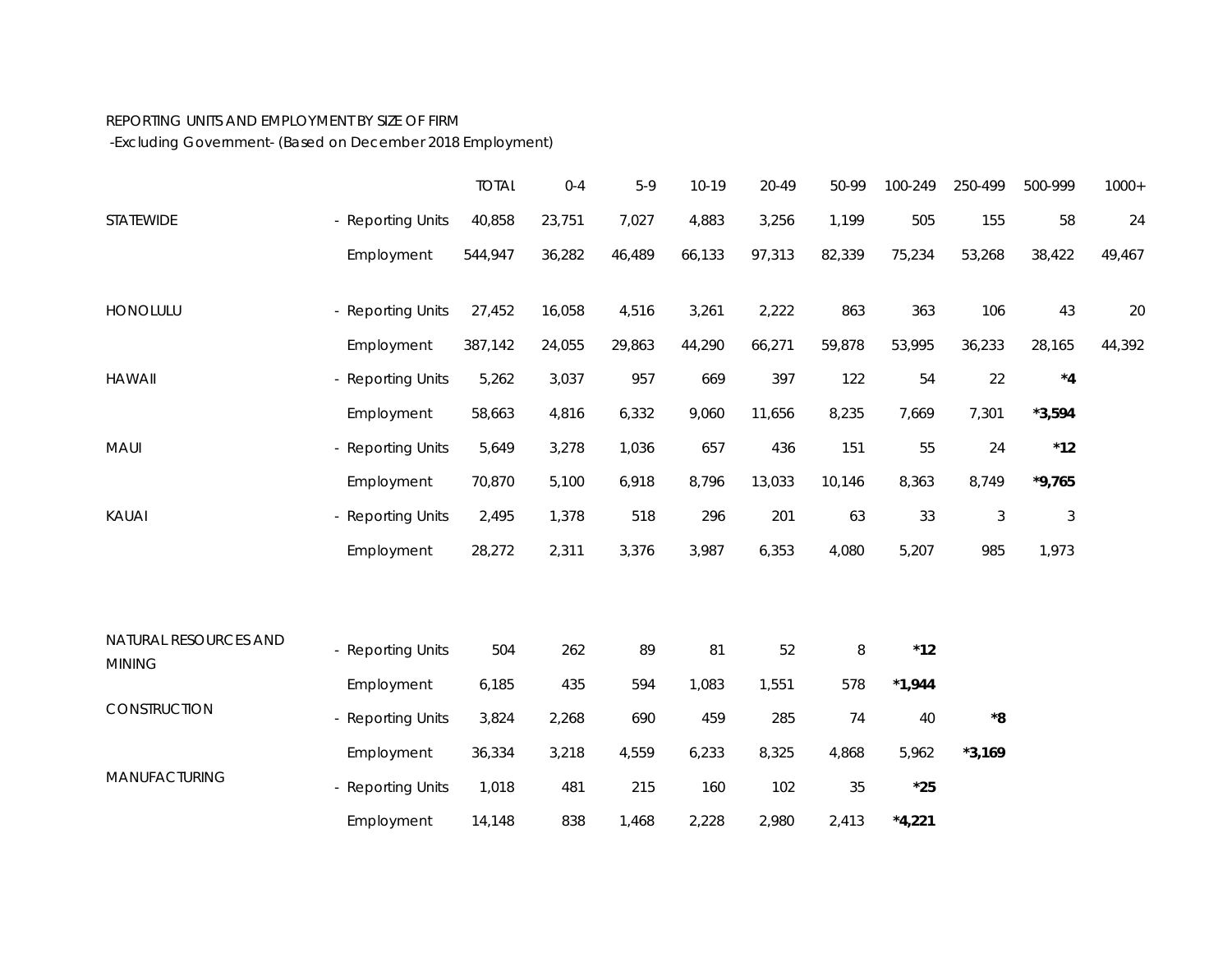## REPORTING UNITS AND EMPLOYMENT BY SIZE OF FIRM

-Excluding Government- (Based on December 2018 Employment)

|                                                             |                   | <b>TOTAL</b> | $0 - 4$ | $5-9$ | $10-19$ | 20-49  | 50-99  | 100-249                  | 250-499     | 500-999        | $1000+$ |
|-------------------------------------------------------------|-------------------|--------------|---------|-------|---------|--------|--------|--------------------------|-------------|----------------|---------|
| <b>WHOLESALE TRADE</b>                                      | - Reporting Units | 2,064        | 1,276   | 348   | 227     | 142    | 54     | $*17$                    |             |                |         |
| RETAIL TRADE                                                | Employment        | 18,020       | 2,041   | 2,310 | 3,061   | 4,068  | 3,726  | $*2,814$                 |             |                |         |
|                                                             | - Reporting Units | 4,592        | 1,896   | 1,152 | 777     | 441    | 212    | 78                       | 33          | $\mathfrak{Z}$ |         |
| <b>TRANSPORTATION AND UTILITIES</b>                         | Employment        | 74,051       | 3,778   | 7,654 | 10,343  | 13,269 | 14,644 | 11,512                   | 11,267      | 1,584          |         |
|                                                             | - Reporting Units | 1,159        | 497     | 200   | 195     | 159    | 54     | 29                       | 15          | 7              | 3       |
|                                                             | Employment        | 34,162       | 815     | 1,321 | 2,788   | 4,843  | 3,638  | 4,386                    | 4,959       | 5,085          | 6,327   |
| <b>INFORMATION</b>                                          | - Reporting Units | 741          | 519     | 75    | 56      | 55     | 20     | 9                        | $*7$        |                |         |
| <b>FINANCE AND INSURANCE</b>                                | Employment        | 9,077        | 634     | 510   | 779     | 1,678  | 1,401  | 1,169                    | $*2,906$    |                |         |
|                                                             | - Reporting Units | 1,659        | 1,041   | 341   | 159     | 73     | 21     | 16                       | $^{\star}8$ |                |         |
| REAL ESTATE AND RENTAL AND<br><b>LEASING</b>                | Employment        | 15,650       | 1,771   | 2,203 | 2,053   | 2,188  | 1,499  | 2,254                    | $*3,682$    |                |         |
|                                                             | - Reporting Units | 2,072        | 1,473   | 313   | 154     | 91     | 32     | ${}^{\star}{\mathbf{9}}$ |             |                |         |
|                                                             | Employment        | 12,939       | 2,365   | 2,017 | 1,978   | 2,556  | 2,253  | $*1,770$                 |             |                |         |
| PROFESSIONAL, SCIENTIFIC AND<br><b>TECHNICAL SERVICES</b>   | - Reporting Units | 4,861        | 3,760   | 538   | 313     | 168    | 65     | 14                       | *3          |                |         |
|                                                             | Employment        | 25,279       | 4,961   | 3,493 | 4,221   | 4,939  | 4,296  | 2,061                    | $*1,308$    |                |         |
| MANAGEMENT OF COMPANIES<br>AND ENTERPRISES                  | - Reporting Units | 474          | 275     | 65    | $50\,$  | 43     | 23     | 11                       | $*7$        |                |         |
|                                                             | Employment        | 8,987        | 388     | 440   | 695     | 1,294  | 1,682  | 1,674                    | $*2,814$    |                |         |
| ADMINISTRATIVE & SUPPORT &<br><b>WASTE MANAGEMENT &amp;</b> | - Reporting Units | 2,752        | 1,766   | 375   | 270     | 184    | 79     | 49                       | 22          | $^{\star}7$    |         |
| REMEDIATION SERVICES                                        | Employment        | 50,211       | 2,391   | 2,443 | 3,630   | 5,795  | 5,412  | 7,587                    | 7,974       | $*14,979$      |         |